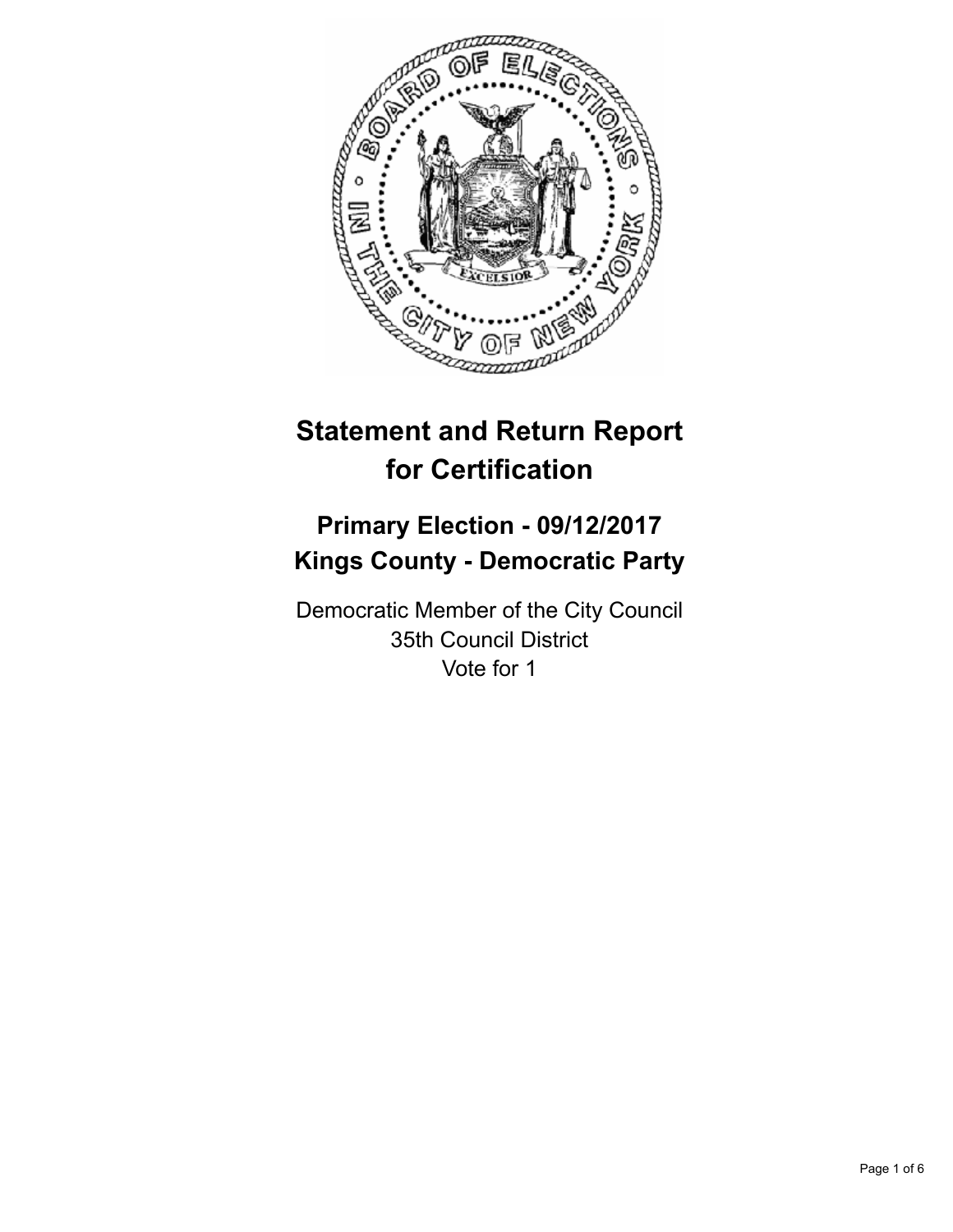

#### **Assembly District 43**

| <b>PUBLIC COUNTER</b>                                    | 2,938 |
|----------------------------------------------------------|-------|
| MANUALLY COUNTED EMERGENCY                               | 0     |
| <b>ABSENTEE / MILITARY</b>                               | 52    |
| <b>AFFIDAVIT</b>                                         | 32    |
| <b>Total Ballots</b>                                     | 3,022 |
| Less - Inapplicable Federal/Special Presidential Ballots | 0     |
| <b>Total Applicable Ballots</b>                          | 3,022 |
| EDE S. FOX                                               | 1,050 |
| LAURIE A. CUMBO                                          | 1,681 |
| ADAM MEAGHER (WRITE-IN)                                  | 1     |
| BRIAN CUNNINGHAM (WRITE-IN)                              | 1     |
| CAROLYN J. GROSSMAN (WRITE-IN)                           | 1     |
| HORACE BELAFONTE (WRITE-IN)                              | 1     |
| JABARI BRISPORT (WRITE-IN)                               | 22    |
| JAMEL ROBINSON (WRITE-IN)                                | 1     |
| JOHN DOE (WRITE-IN)                                      | 1     |
| PIA RAYMOND (WRITE-IN)                                   | 1     |
| SCOTT A MITHEL (WRITE-IN)                                | 1     |
| SCOTT A. HUTCHINS (WRITE-IN)                             | 3     |
| SERITA PIERRE (WRITE-IN)                                 | 1     |
| UNATTRIBUTABLE WRITE-IN (WRITE-IN)                       | 4     |
| YAAKOV BEHRMAN (WRITE-IN)                                | 1     |
| <b>Total Votes</b>                                       | 2,770 |
| Unrecorded                                               | 252   |

### **Assembly District 50**

| <b>PUBLIC COUNTER</b>                                    | 643 |
|----------------------------------------------------------|-----|
| <b>MANUALLY COUNTED EMERGENCY</b>                        | 0   |
| ABSENTEE / MILITARY                                      | 14  |
| <b>AFFIDAVIT</b>                                         | 9   |
| <b>Total Ballots</b>                                     | 666 |
| Less - Inapplicable Federal/Special Presidential Ballots | 0   |
| <b>Total Applicable Ballots</b>                          | 666 |
| EDE S. FOX                                               | 273 |
| LAURIE A. CUMBO                                          | 321 |
| JABARI BRISPORT (WRITE-IN)                               | 4   |
| <b>Total Votes</b>                                       | 598 |
| Unrecorded                                               | 68  |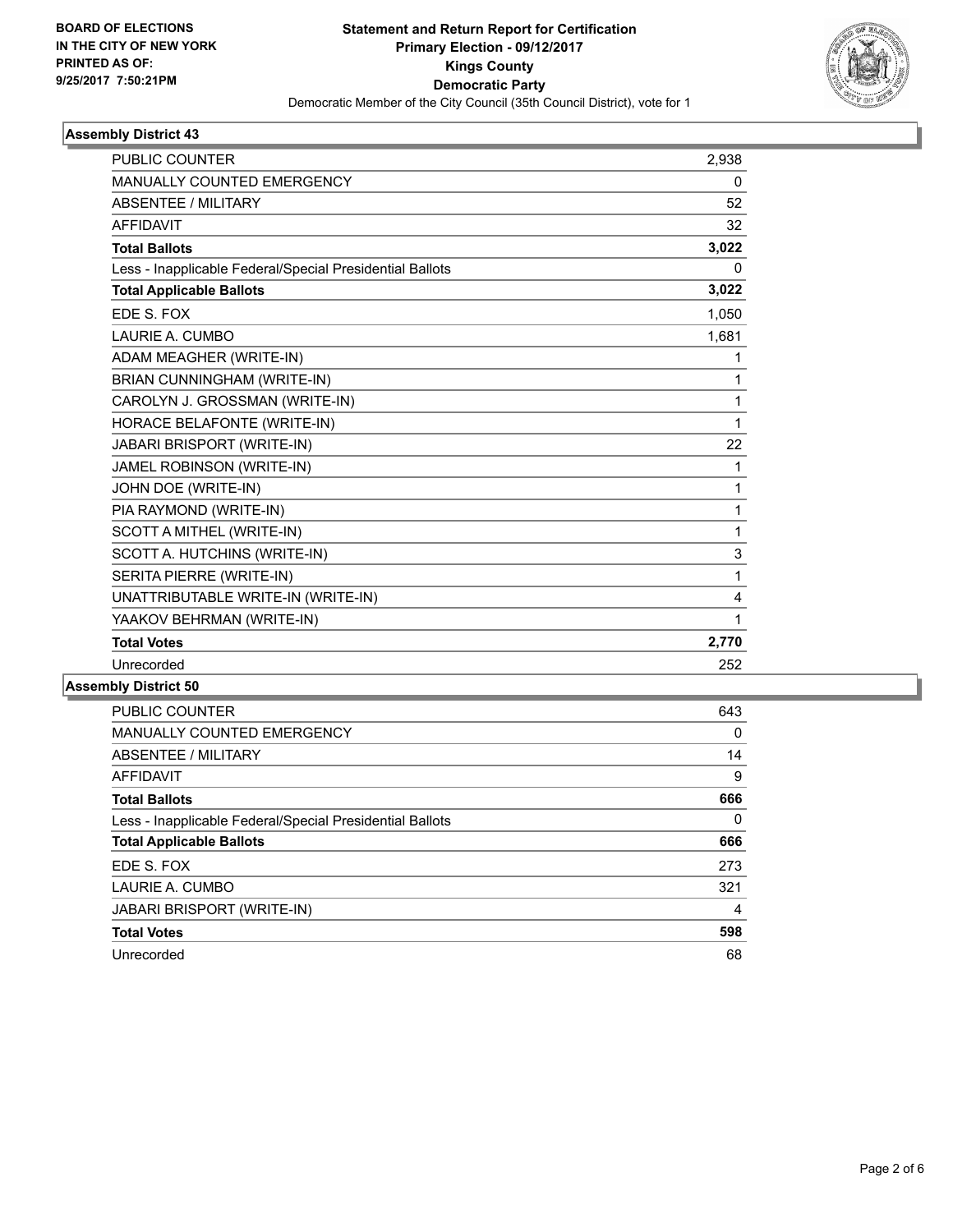

#### **Assembly District 52**

| <b>PUBLIC COUNTER</b>                                    | 919 |
|----------------------------------------------------------|-----|
| <b>MANUALLY COUNTED EMERGENCY</b>                        | 0   |
| ABSENTEE / MILITARY                                      | 18  |
| AFFIDAVIT                                                | 6   |
| <b>Total Ballots</b>                                     | 943 |
| Less - Inapplicable Federal/Special Presidential Ballots | 0   |
| <b>Total Applicable Ballots</b>                          | 943 |
| EDE S. FOX                                               | 518 |
| LAURIE A. CUMBO                                          | 374 |
| DREW AKASOM (WRITE-IN)                                   |     |
| <b>JABARI BRISPORT (WRITE-IN)</b>                        | 5   |
| <b>Total Votes</b>                                       | 898 |
| Unrecorded                                               | 45  |

#### **Assembly District 56**

| <b>PUBLIC COUNTER</b>                                    | 452 |
|----------------------------------------------------------|-----|
| <b>MANUALLY COUNTED EMERGENCY</b>                        | 0   |
| ABSENTEE / MILITARY                                      | 10  |
| AFFIDAVIT                                                | 3   |
| <b>Total Ballots</b>                                     | 465 |
| Less - Inapplicable Federal/Special Presidential Ballots | 0   |
| <b>Total Applicable Ballots</b>                          | 465 |
| EDE S. FOX                                               | 124 |
| LAURIE A. CUMBO                                          | 282 |
| UNATTRIBUTABLE WRITE-IN (WRITE-IN)                       |     |
| <b>Total Votes</b>                                       | 407 |
| Unrecorded                                               | 58  |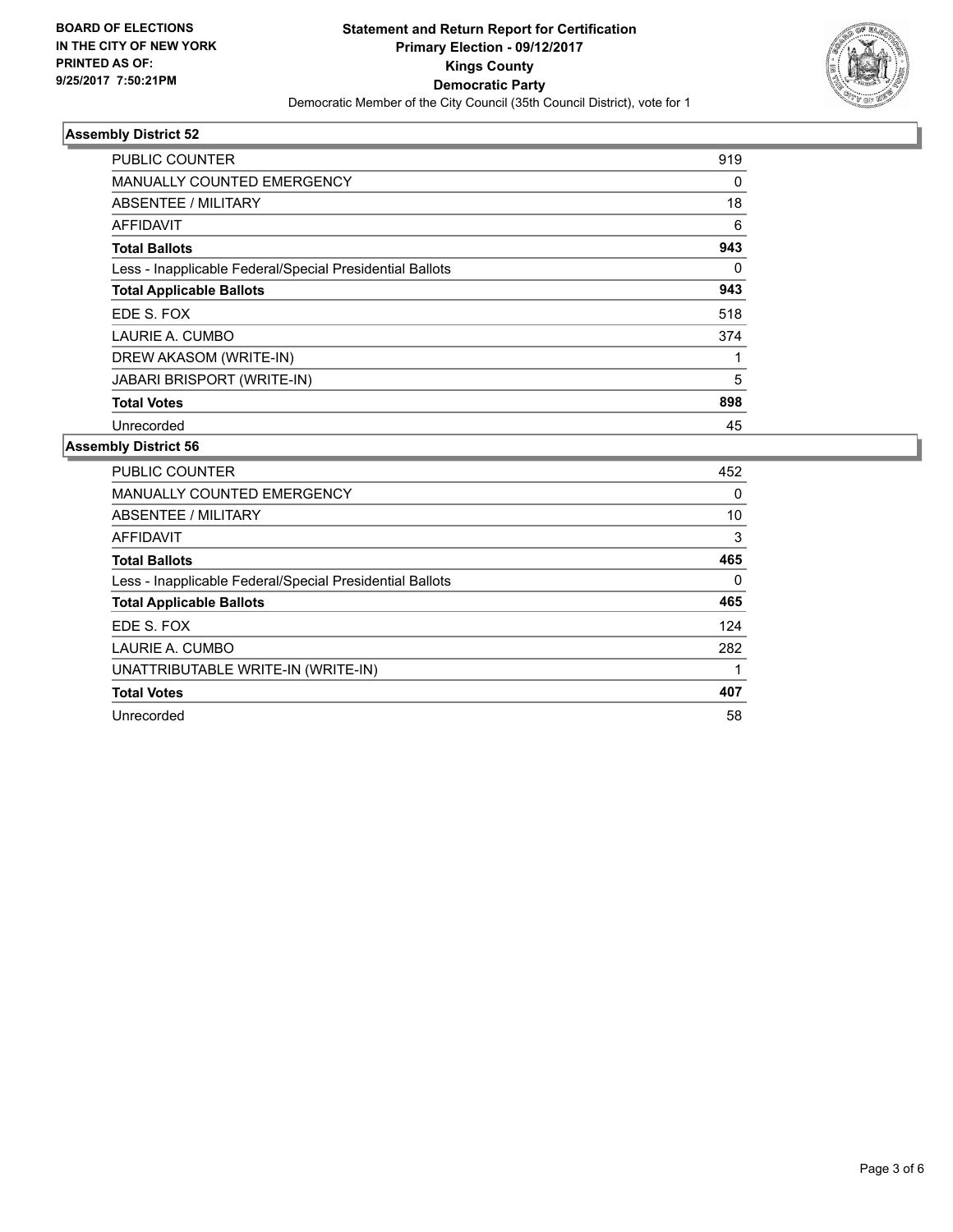

#### **Assembly District 57**

| PUBLIC COUNTER                                           | 14,025                  |
|----------------------------------------------------------|-------------------------|
| <b>MANUALLY COUNTED EMERGENCY</b>                        | 0                       |
| ABSENTEE / MILITARY                                      | 331                     |
| <b>AFFIDAVIT</b>                                         | 145                     |
| <b>Total Ballots</b>                                     | 14,501                  |
| Less - Inapplicable Federal/Special Presidential Ballots | 0                       |
| <b>Total Applicable Ballots</b>                          | 14,501                  |
| EDE S. FOX                                               | 5,584                   |
| LAURIE A. CUMBO                                          | 7,763                   |
| ANNETTE MURRELL (WRITE-IN)                               | 1                       |
| BRIAN CUNNINGHAM (WRITE-IN)                              | 1                       |
| CHRISTINE QUINN (WRITE-IN)                               | 1                       |
| DANIELLA DILACQUA (WRITE-IN)                             | $\overline{\mathbf{c}}$ |
| DARRON WINSLOW (WRITE-IN)                                | 1                       |
| ELIZABETH FALCONE (WRITE-IN)                             | 1                       |
| HAKEEM JEFFERIES (WRITE-IN)                              | 1                       |
| HANNAH SCHISS (WRITE-IN)                                 | 1                       |
| JABARI BRISPORT (WRITE-IN)                               | 82                      |
| JABARI PARKER (WRITE-IN)                                 | 1                       |
| JOEL D ZELKOVITZ (WRITE-IN)                              | 1                       |
| KATE SEELY-KIRK (WRITE-IN)                               | 1                       |
| MAISHA MORALES (WRITE-IN)                                | 1                       |
| MATHIEU EUGENE (WRITE-IN)                                | 1                       |
| MELISSA MERRIK-VIVERITO (WRITE-IN)                       | 1                       |
| SARA CORNISH (WRITE-IN)                                  | 1                       |
| SCOTT A. HUTCHINS (WRITE-IN)                             | 3                       |
| UNATTRIBUTABLE WRITE-IN (WRITE-IN)                       | 24                      |
| VELMANETTE MONTGOMERY (WRITE-IN)                         | 1                       |
| <b>Total Votes</b>                                       | 13,473                  |
| Unrecorded                                               | 1,028                   |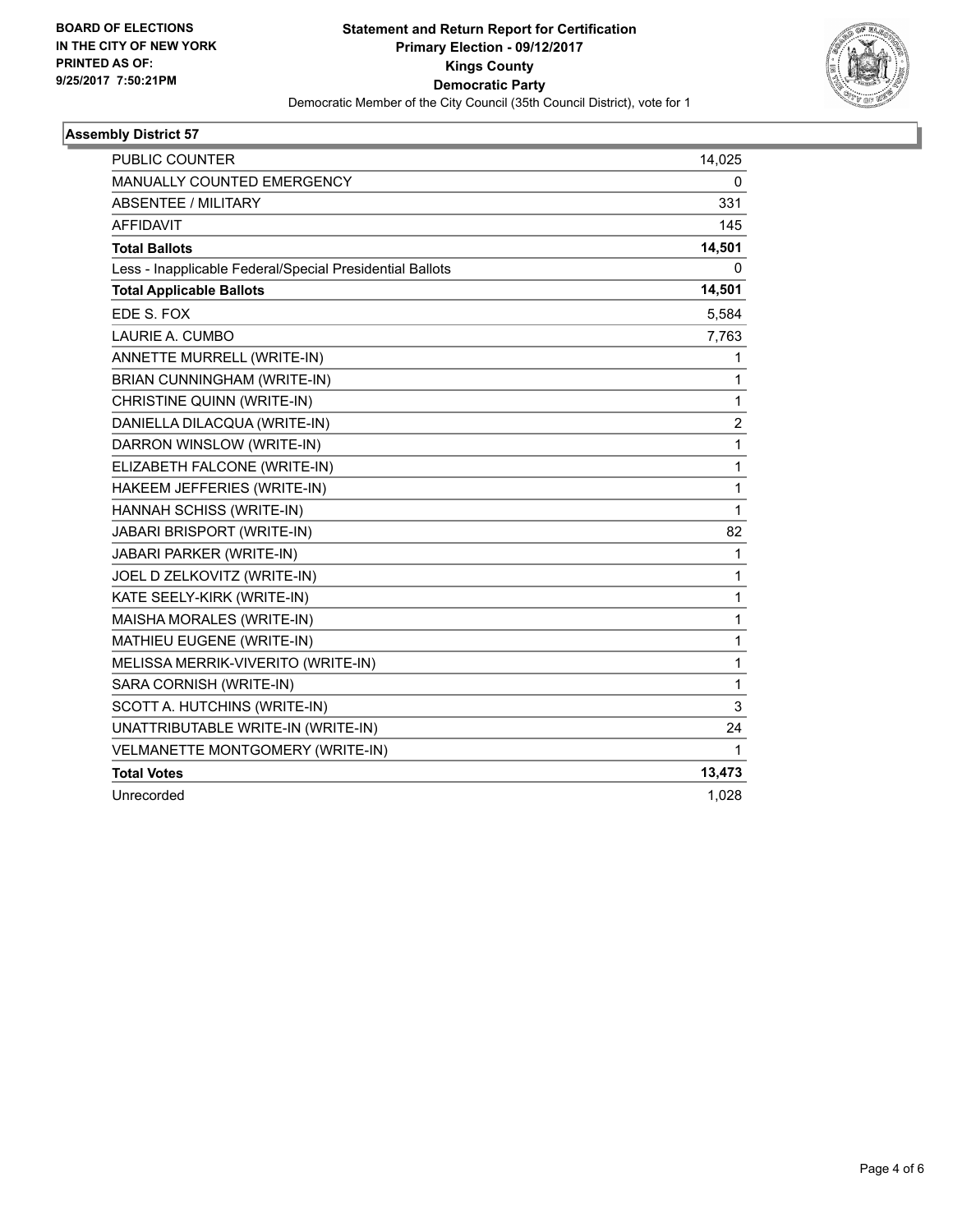

#### **Total for Democratic Member of the City Council (35th Council District) - Kings County**

| PUBLIC COUNTER                                           | 18,977                  |
|----------------------------------------------------------|-------------------------|
| MANUALLY COUNTED EMERGENCY                               | 0                       |
| <b>ABSENTEE / MILITARY</b>                               | 425                     |
| <b>AFFIDAVIT</b>                                         | 195                     |
| <b>Total Ballots</b>                                     | 19,597                  |
| Less - Inapplicable Federal/Special Presidential Ballots | 0                       |
| <b>Total Applicable Ballots</b>                          | 19,597                  |
| EDE S. FOX                                               | 7,549                   |
| LAURIE A. CUMBO                                          | 10,421                  |
| ADAM MEAGHER (WRITE-IN)                                  | 1                       |
| ANNETTE MURRELL (WRITE-IN)                               | 1                       |
| BRIAN CUNNINGHAM (WRITE-IN)                              | 2                       |
| CAROLYN J. GROSSMAN (WRITE-IN)                           | $\mathbf{1}$            |
| CHRISTINE QUINN (WRITE-IN)                               | 1                       |
| DANIELLA DILACQUA (WRITE-IN)                             | $\overline{\mathbf{c}}$ |
| DARRON WINSLOW (WRITE-IN)                                | 1                       |
| DREW AKASOM (WRITE-IN)                                   | 1                       |
| ELIZABETH FALCONE (WRITE-IN)                             | 1                       |
| HAKEEM JEFFERIES (WRITE-IN)                              | 1                       |
| HANNAH SCHISS (WRITE-IN)                                 | 1                       |
| HORACE BELAFONTE (WRITE-IN)                              | $\mathbf{1}$            |
| JABARI BRISPORT (WRITE-IN)                               | 113                     |
| JABARI PARKER (WRITE-IN)                                 | 1                       |
| JAMEL ROBINSON (WRITE-IN)                                | 1                       |
| JOEL D ZELKOVITZ (WRITE-IN)                              | 1                       |
| JOHN DOE (WRITE-IN)                                      | 1                       |
| KATE SEELY-KIRK (WRITE-IN)                               | 1                       |
| MAISHA MORALES (WRITE-IN)                                | 1                       |
| MATHIEU EUGENE (WRITE-IN)                                | 1                       |
| MELISSA MERRIK-VIVERITO (WRITE-IN)                       | 1                       |
| PIA RAYMOND (WRITE-IN)                                   | $\mathbf{1}$            |
| SARA CORNISH (WRITE-IN)                                  | 1                       |
| SCOTT A MITHEL (WRITE-IN)                                | 1                       |
| SCOTT A. HUTCHINS (WRITE-IN)                             | 6                       |
| SERITA PIERRE (WRITE-IN)                                 | 1                       |
| UNATTRIBUTABLE WRITE-IN (WRITE-IN)                       | 29                      |
| VELMANETTE MONTGOMERY (WRITE-IN)                         | 1                       |
| YAAKOV BEHRMAN (WRITE-IN)                                | 1                       |
| <b>Total Votes</b>                                       | 18,146                  |
| Unrecorded                                               | 1,451                   |